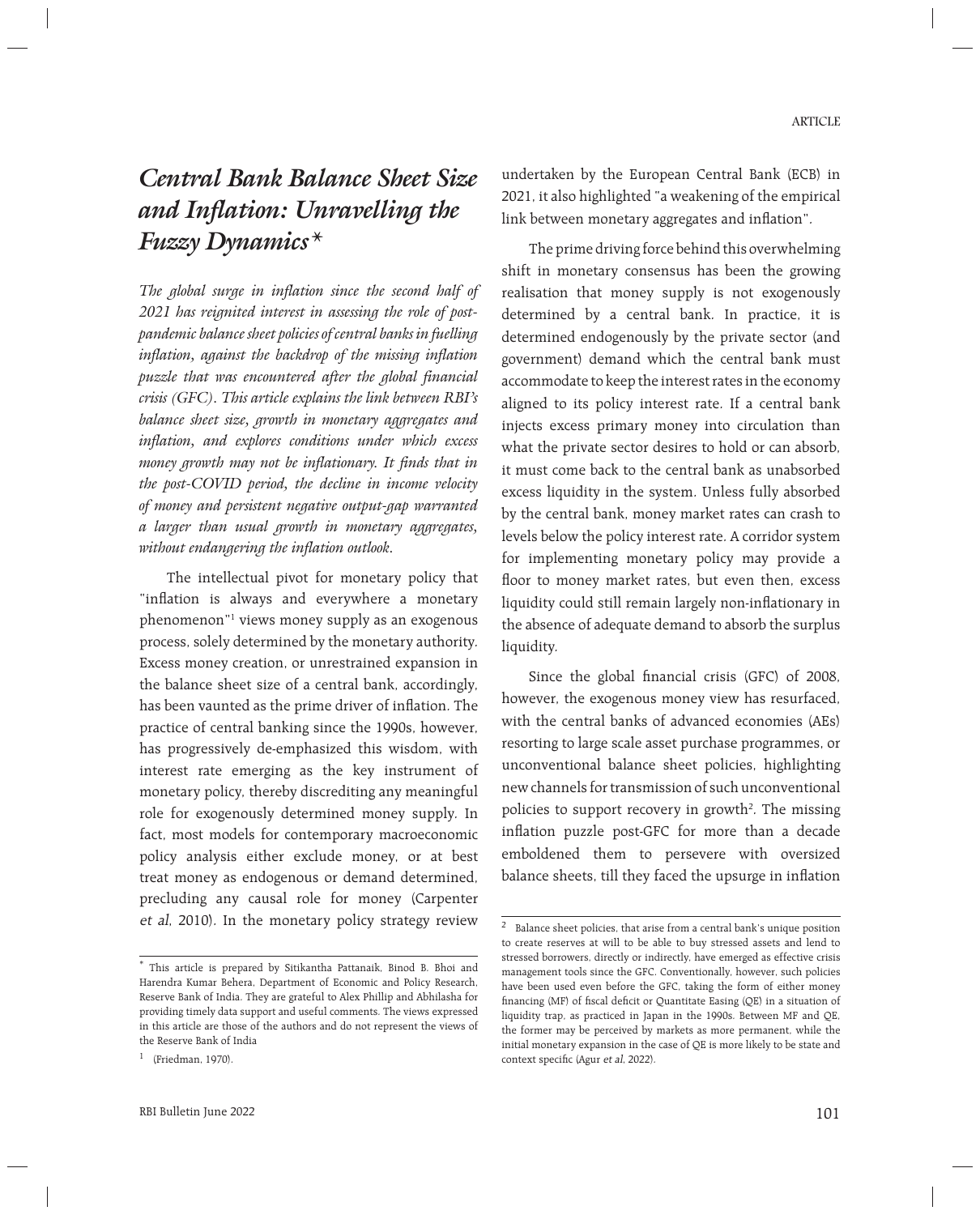in 2021 and 2022 (so far) prompting them to end QE/ start quantitative tightening (QT). This has reignited research interest in examining the relevance of the monetarist view to the contemporary world. Large scale expansion in the balance sheet size of the Federal Reserve post-GFC was not inflationary because money supply growth remained subdued relative to growth in base money (implying a collapse in the money multiplier) and also nominal GDP or demand in the economy was not very sensitive to expansion in base money (reflected in a collapse in the income velocity of base money), together explaining a profound breakdown of the relationship between base money and inflation/economic activity (Williams, 2012). The relationship, however, was expected to re-emerge with recovery in economic activity as banks were more likely to use excess reserves for new lending in such a situation rather than park them with the central bank. This eventual risk materialised in the US with the robust post-COVID recovery in economic activity led by fiscal and monetary stimulus that was evident from record high growth in money supply in 2021 and 2022 (so far). Recent research on the importance of reference value of monetary aggregates to assess risks to inflation under different economic conditions suggests that when inflation is stable and close to the target, the relationship from money to inflation may not be relevant. In unsettled monetary and inflationary conditions  $(i.e.,$  periods of high variability in both), however, monetary aggregates tend to provide useful lead information about inflation (Cadamuro and Papadia, 2021). Others nevertheless reiterate the view that there is no causal relationship between base money and inflation (Stella, et al., 2021). The post-GFC missing inflation conundrum and the recent (post-COVID) surge in inflation in some of the major advanced economies, given that both outcomes coincided with bloated balance sheets of their respective central banks, inspire curiosity to revisit the relevance of the conventional monetarist view to current Indian conditions.

 In India, the post-COVID unconventional monetary measures - that ranged from provision of term liquidity up to three years at overnight repo rate on the one hand to the use of G-sec Acquisition Programmes (G-SAPs) to facilitate a non-disruptive completion of record high borrowings of the government on the other, involving an injection of cumulative potential liquidity equivalent to 8.7 per cent of GDP - and the associated expansion in Reserve Bank of India (RBI)'s balance sheet size has also been viewed as a risk to inflation (Rangarajan, 2022; Ranade, 2022). The endogenous money view, given the persisting and large negative output-gap<sup>3</sup>, however, would generally suggest no risks to inflation as the demand for money continues to be weak. Only a robust pick-up in demand that can absorb the surplus liquidity in the system could be inflationary. Empirical findings for India suggest that excess liquidity that does not lead to higher broad money growth is not inflationary (RBI, 2017).

An informed assessment of the significance of endogenous versus exogenous monetary channels in the current Indian context requires a revisit of several lessons from past experience. First, in a crisis time, income velocity of money could crash and as a result the information content of money growth may become ambiguous (Pattanaik and Shankaran, 2011). Higher money growth may counterbalance the contractionary impact of the velocity shock rather than pose risks to inflation. Second, the stability of conventional money demand function, which is the bedrock of monetarism, is increasingly less likely to hold in the age of financial innovations, rising digital non-cash modes of payments for transactions and also in view of the emergence of FinTech for financial intermediation. In India, non-banks  $(i.e.,$ non-banking financial entities and markets) meet about 50 per cent of the annual financial resource

<sup>3</sup> Patra et al. (2021) estimated a large and negative output gap of about 4-6 per cent per quarter during Q2:2020 through Q1:2021. The output gap continues to be negative until Q3:2021-22 when the same model is estimated with updated data.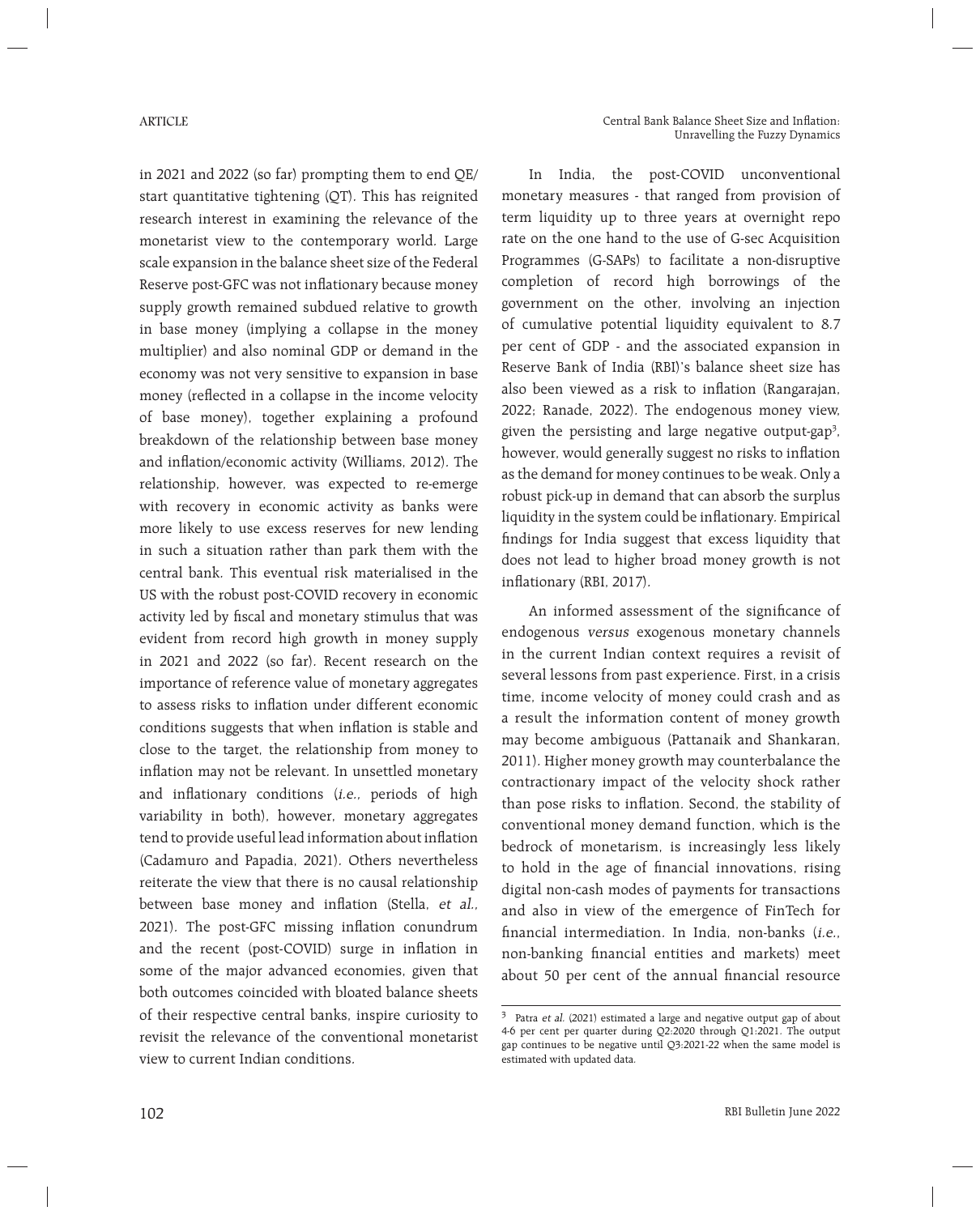requirement of the commercial sector, and this share also changes from year-to-year. Monetary aggregates, accordingly, provide less consistent lead information about transaction demand in the economy. Third, transitory supply shocks to inflation may at times be accommodated by the central bank, which could invariably reverse the direction of causation (from inflation to money supply, rather than the opposite as propounded by the exogenous money view). Fourth, the experiment with the efficacy of an exogenous monetary expansion in AEs post-GFC could be sustained in a low inflation environment. The scope for such an experimentation in a high inflation regime may be limited, given the risks of unhinging inflation expectations and also likely policy ineffectiveness resulting from economic agents adjusting fully to the money financed stimulus by anticipating its consequences for inflation and the associated erosion of financial wealth/savings. The emergence of private markets for funding - reflected in the private equity (PE) boom providing "onestop-capital" to firms as an alternative to funding from banks and public markets (through bonds and shares) – can also add further haze to the relationship between any conventional measure of money and inflation (The Economist, 2022a and 2022b).

 Against this backdrop, this article examines the relationship between RBI's balance sheet size and CPI inflation, with a focus on identifying the leading information properties of reserve money. Section II compares RBI's balance sheet size with other major central banks that have adopted aggressive quantitative easing (or balance sheet) policies in response to both GFC and COVID-19. The difference between balance sheet size and reserve money (or high-powered money created by the RBI) is presented in Section III, with an assessment of the causal relationship between reserve money ( $\mathrm{M_{0}}^{}\mathrm{)}$ 4, broad money ( $\mathrm{M_{3}}^{}\mathrm{)}$ , balance sheet size on the one hand and CPI inflation on the other. with a view to check the empirical significance of the endogenous money view. Recognising the role of time-varying nature of money multiplier and income velocity of money in disturbing the signals embodied in monetary aggregates, their patterns are also studied in this section for normal and stress periods. In view of the expected role of the state of business cycle in altering the degree of sensitivity of inflation to changes in monetary aggregates, the impact assessment is undertaken in Section IV, enabling assessment of risks to inflation from money growth when monetary stimulus in a period of economic slack aims at achieving non-inflationary recovery in growth. Concluding observations are presented in Section V.

#### **II. Balance Sheet Expansion in Response to COVID-19**

 Like many AEs, India also resorted to unconventional monetary policies to ease COVID-19 related stress in the financial markets/specific segments of the economy and ensure flow of credit to the productive sectors of the economy (for details, refer to Patra, 2022). As a result, RBI's balance sheet size as a per cent of GDP expanded to 28.7 per cent in 2020-21, before moderating to 26.5 per cent in 2021-22 (Chart 1a). The post-COVID expansion in the RBI's balance sheet was, however, relatively subdued compared to the scale of expansions recorded in the AEs such as the US, UK and Euro area. Moreover, the order of expansion in the stock of reserve money as a percentage of GDP was particularly restrained in India5 . In fact, the evolution of reserve money in relation to nominal GDP in India has been along

 $^4$  Reserve money, base money, high-powered money and  $\rm M_{0}$  are used inter-changeably in this article.

<sup>5</sup> Monetary aggregates need to be assessed in relation to nominal GDP growth, as the latter drives the demand for money. In absolute term, while RBI's balance sheet size expanded by 26.5 per cent (between March 2020 and March 2022), base money and broad money expanded by 28.2 per cent and 22.0 per cent, respectively. Nominal GDP increased by 17.9 per cent during the period 2019-20 and 2021-22. This was a period, however, when income velocity of money and money multiplier changed significantly, that altered the normal time relationships between the variables, as explained later in this article.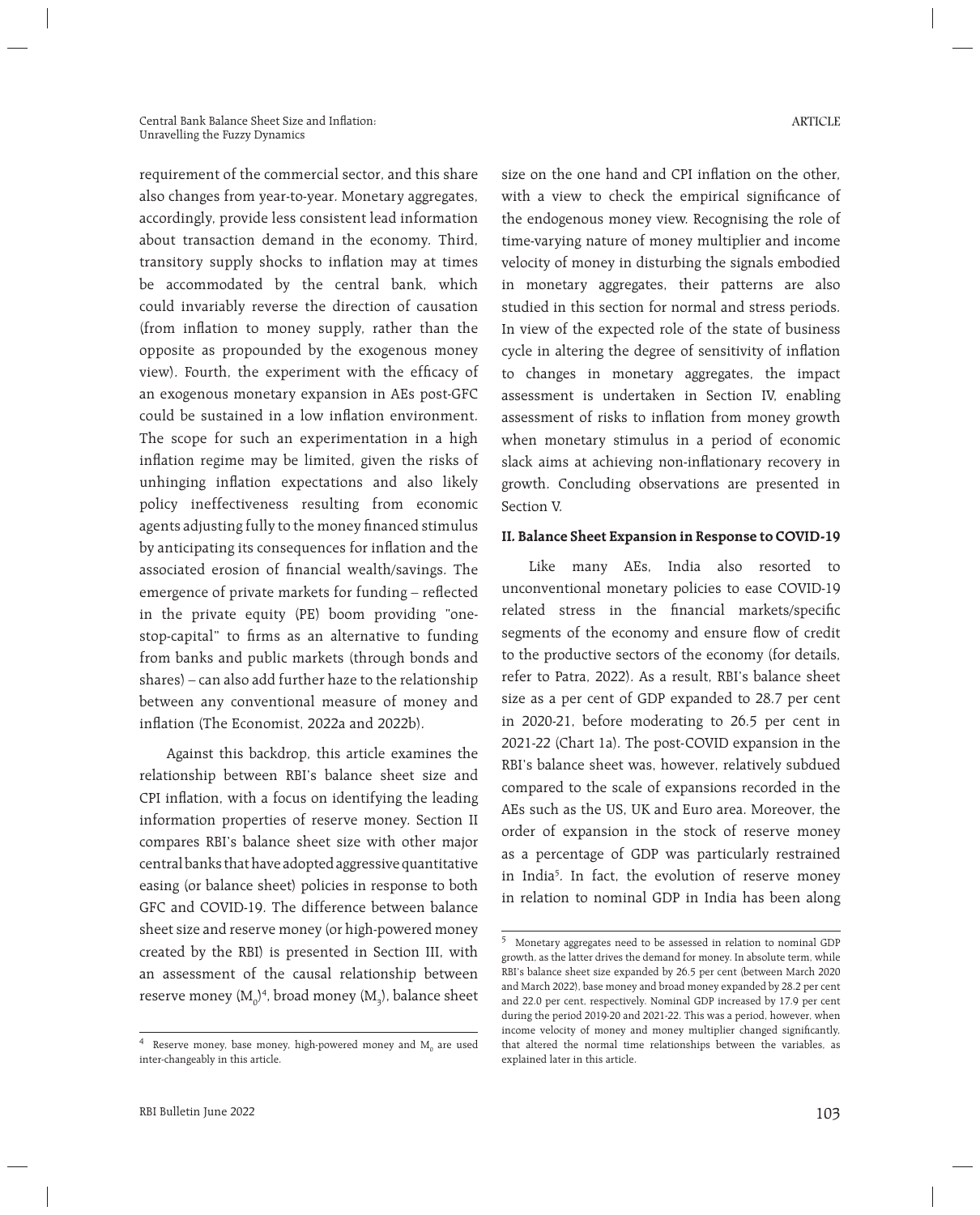

a stable trajectory all through and occasional crisis time deviations have normalised quickly.6 These distinctions are often not kept in perspective in India while highlighting concerns based on central bank balance sheet patterns observed in AEs.

## **III. Balance Sheet Size versus Monetary Aggregates**

 A decomposition of RBI's balance sheet as a per cent of GDP from the liability side shows that its

headline expansion in 2020-21 was driven by increases in both reserve money (monetary liabilities) and other liabilities together with a contraction in nominal GDP, while the subsequent moderation is largely because of reduction in other liabilities (Chart 2a). At a further disaggregated level, other liabilities mainly comprise net non-monetary liabilities (NNML) of RBI reflecting movements in currency and gold revaluation account (CGRA) - on account of revaluation of foreign currency assets and gold due to exchange rate and gold price changes - as well as reverse repo/standing deposit facility (SDF) outstanding amounts, representing absorption of excess liquidity (Chart 2b). In fact, a large part of the moderation of the balance sheet size as a per cent of GDP in 2021-22 reflects the gradual unwinding of unconventional liquidity injections given their embedded sunset dates and a pick up in nominal GDP.

<sup>6</sup> Such large gaps between the balance sheet size and reserve money (as percent of GDP) in India could be explained by specific liabilities that are either non-monetary in nature (such as risk buffers including revaluation accounts) or an outcome of liquidity operations to absorb surplus liquidity that do not form part of reserve money/base money (such as reverse repo operations or surpluses parked under the standing deposit facility (SDF)). For example, at the end of March 2022 (i.e., as on March 25, 2022), while the RBI's balance sheet size was about Rs. 62.6 trillion, the corresponding stock of reserve money was much lower at Rs. 39.2 trillion, with the difference between the two accounted for mainly by net non-monetary liabilities (NNML) of Rs. 13.5 trillion and reverse repos of Rs. 9.3 trillion.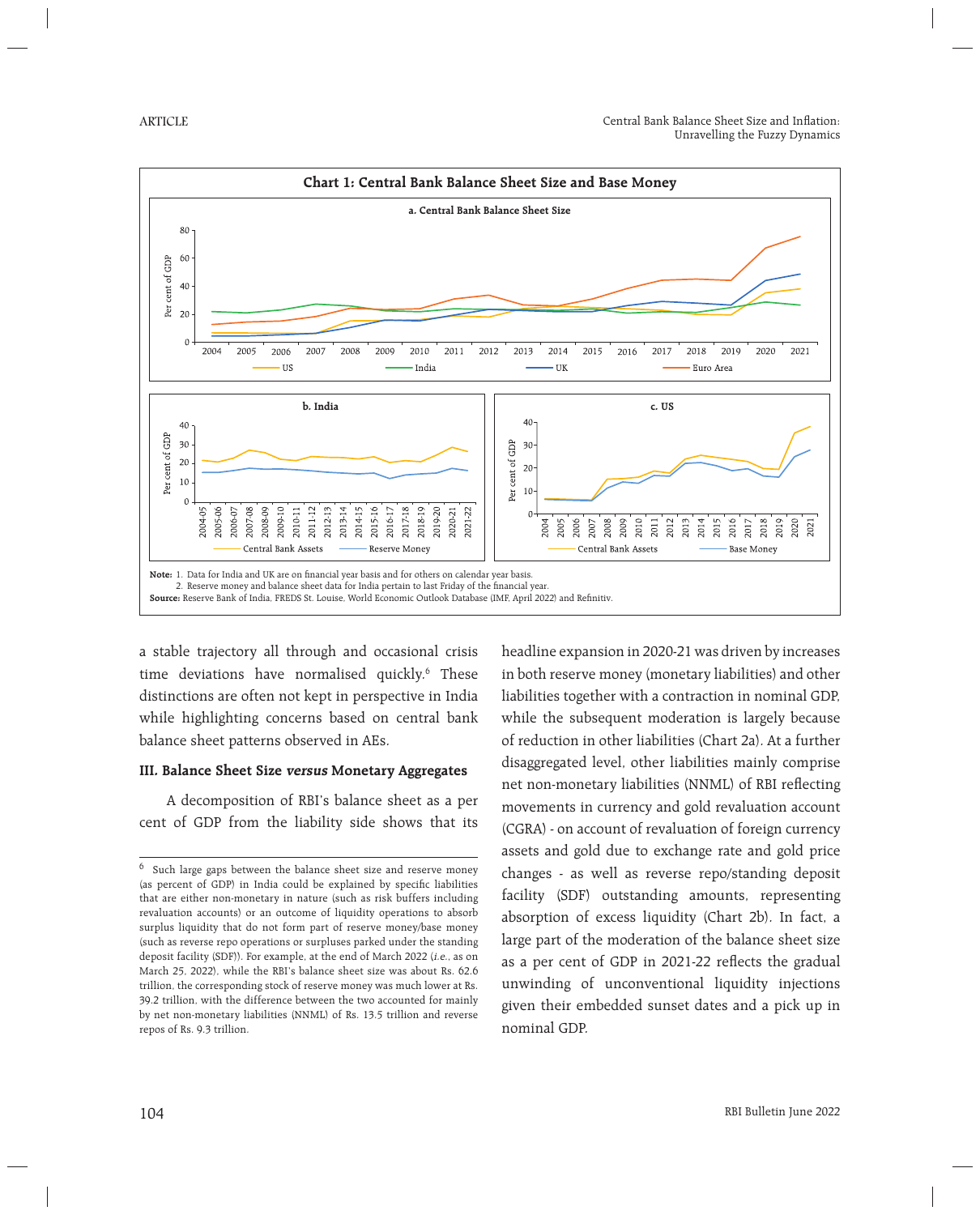

 In view of the large difference between balance sheet size and base money, it may be pertinent to examine their relationship with inflation separately. The relationship between growth in balance sheet size and inflation is observed to be flatter than that between growth in reserve money and inflation (measured by both CPI and WPI) (Chart 3).

 As explained above, while balance sheet size has received greater attention in the post-COVID period, it is the base money and other monetary aggregates that matter to any analysis of monetary sources of inflation. Accordingly, we focus on reserve money and its relationship with broad money and GDP to analyse the dynamic relationship between money and inflation.

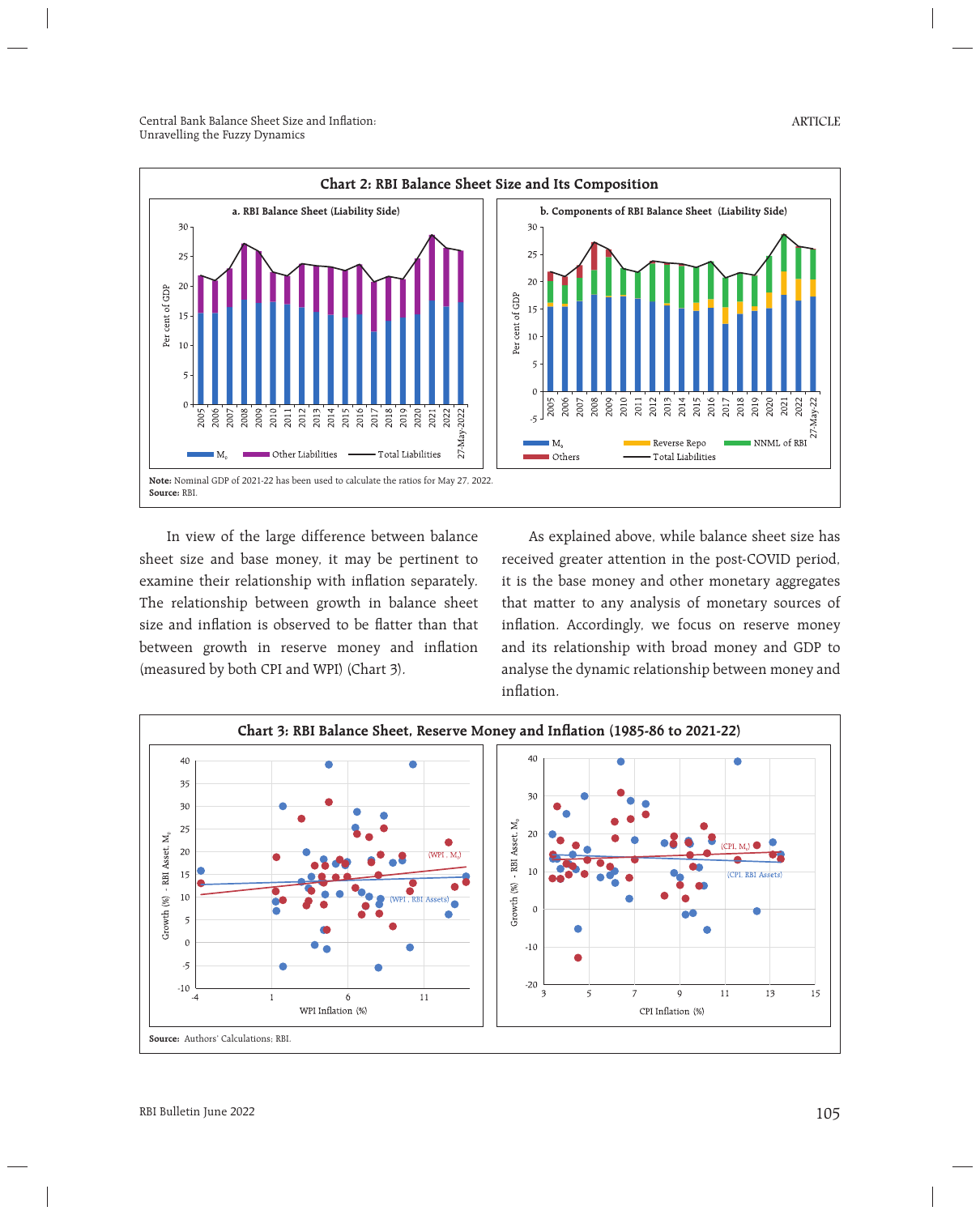

As one would expect, money and inflation being two nominal variables, there is a high degree of comovement between growth in money supply and inflation in India (Chart 4).

 Moreover, the strength of the relationship (as measured by correlation coefficient) has also increased over time (though remain statistically insignificant between CPI inflation and  $M_{0}$ ), suggesting money's role as a valuable source of information for inflation analysis, notwithstanding their cause-and-effect dynamics. In fact, the correlation of (one year) lagged money growth with inflation (that accounts for the monetary transmission lag), which had weakened with the progressive de-emphasis on money (and increasing emphasis on interest rate) as the policy instrument since the adoption of multiple indicator approach in 1998-99, has increased post-GFC, especially during the flexible inflation targeting (FIT) period (Chart 5a). A similar trend is observed in case of correlation of lagged money growth with wholesale price index (WPI) inflation (Chart 5b)<sup>7</sup>. In an endogenous money supply process, normal accommodation of inflation up to a limit (threshold or target) could yield a positive relationship. In an exogenous money supply process under a monetary targeting regime, however, targeted money growth ex ante may accommodate tolerable inflation, but in the event of inflation overshooting the tolerable level



**Note:** CPI data from 2011-12 relates to CPI combined series and prior to that relates to CPI-IW. Rolling correlation is calculated by using a window size of 30 years. **Source:** Authors' Calculations; RBI.

7 Even before the Agreement on Monetary Policy Framework of February 20, 2015, CPI-Combined was used as the metric for measuring infl ation for the conduct of monetary policy starting with the monetary policy statement of April 1, 2014 following the recommendations of the Expert Committee. In the policy statement of October 29, 2013, projections for both WPI and CPI inflation were presented.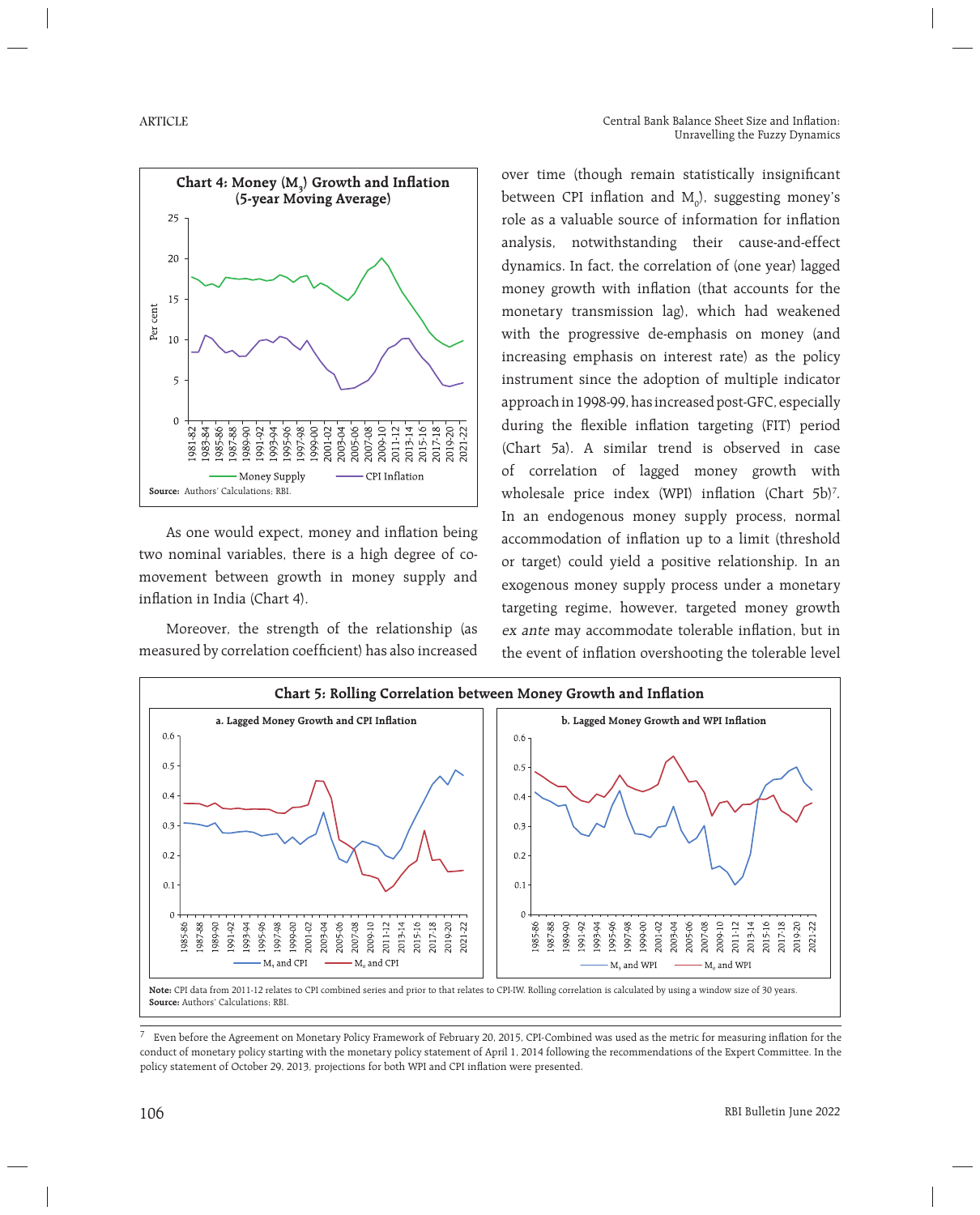policy induced monetary contraction could yield a negative relationship *ex post<sup>s</sup>.* 

 A formal test of the direction of causality between reserve money and inflation supports unidirectional Granger causality<sup>9</sup>, *i.e.*, reserve money growth Granger causing inflation in India during the sample period 1971-72 to 2021-22 $^{10}$ . But in the case of broad money growth, causality turns bi-directional, i.e., broad money growth not only Granger causes inflation but is also caused by inflation (Table 1). On the other hand, RBI balance sheet growth and inflation do not exhibit any statistically significant causal relationship, corroborating the need for focusing on monetary aggregates instead of balance sheet size for inflation analysis in India.

 Given the above empirical evidence on money (both reserve money and broad money) Granger causing inflation, it is important to understand the relationship between the two during periods of exogenous shocks and different states of the business cycle, so as to assess whether every increase in money supply is inflationary. Insights on whether the

| Table 1: Granger Causality Test Results |
|-----------------------------------------|
| (Sample: 1971-72 to 2021-22)            |

| Hypothesis                                        | Lag |           | F-Stat   P-value |
|---------------------------------------------------|-----|-----------|------------------|
| M <sub>o</sub> Growth Doesn't Cause CPI Inflation | 3   | $4.15***$ | 0.01             |
| CPI Inflation Doesn't Cause M <sub>o</sub> Growth | 3   | 0.97      | 0.42             |
| M <sub>3</sub> Growth Doesn't Cause CPI Inflation | 2   | $3.37***$ | 0.04             |
| CPI Inflation Doesn't Cause M <sub>3</sub> Growth | 2   | $4.45***$ | 0.02             |
| Balance Sheet Growth Causes CPI Inflation         |     | 0.99      | 0.32             |
| CPI Inflation Causes Balance Sheet Growth         |     | 1.72      | 0.20             |

The lag length selected to perform the Granger causality test is based on 'Likelihood Ratio (LR) test'.

\*\*: Null hypothesis of no causality is rejected at less than 5 per cent level of significance.

10 Similar results are found in the case of most AEs.

relationship of money with inflation is symmetric or asymmetric over the business cycle could be of critical significance to monetary policy, even when policy is conducted by changing the interest rate, as that can influence the speed and timing of rate actions, which, in turn, could influence money demand and restore price stability.

 It is evident from experience that during periods of extreme exogenous shocks such as the COVID pandemic or the GFC, the relationship between reserve money and broad money breaks down due to risk averse behaviour of economic agents (reflected in higher precautionary household savings in the form of currency, which raises the currency to deposit ratio and in turn lowers the money multiplier) $11$ . Due to liquidity hoarding and the fear of restrained access to liquidity, income velocity of money may fall, at times by a large magnitude. In order to restore monetary  $(\text{M}_\text{3})$ balance in the economy and to ensure that risk averse behaviour due to uncertainty does not freeze financial markets, central banks commit to and provide ample liquidity to the system, i.e., they compensate for the fall in velocity of money by increasing the reserve (base) money. All of the liquidity injected, however, does not get absorbed in the system, as a result of which a part of it flows back to the central bank and remains as idle balances in the balance sheet of the central bank (such as outstanding reverse repo/SDF balances in India). Thus, a part of the liquidity injected by the central bank supports higher money creation to compensate for the drop in velocity while another part remains merely as unutilised liability of the central bank until the economy recovers from the shock. The pace at which the economy may recover after a shock is an important indicator to early warn the ominous

<sup>8</sup> Findings for some countries support the possibility of no correlation between money growth and inflation; in fact, the relationship may be negative in a crisis time when monetary stimulus invariably aims at reviving the economy facing deflationary risks (Heinz and Kohling, 2021).

<sup>&</sup>lt;sup>9</sup> Granger causality test is a statistical hypothesis test to know whether one variable has any effect on another variable.

 $^{11}\,$  The relationship can also change if the cash reserve ratio (CRR) is used to mitigate the impact of the shock. Lower CRR could increase the money multiplier, as a result of which the decline in money multiplier expected due to increase in currency to deposit ratio may not materialise. In such instances, the concept of adjusted reserve money (that adjusts for the firstround impact of changes in CRR) becomes more useful.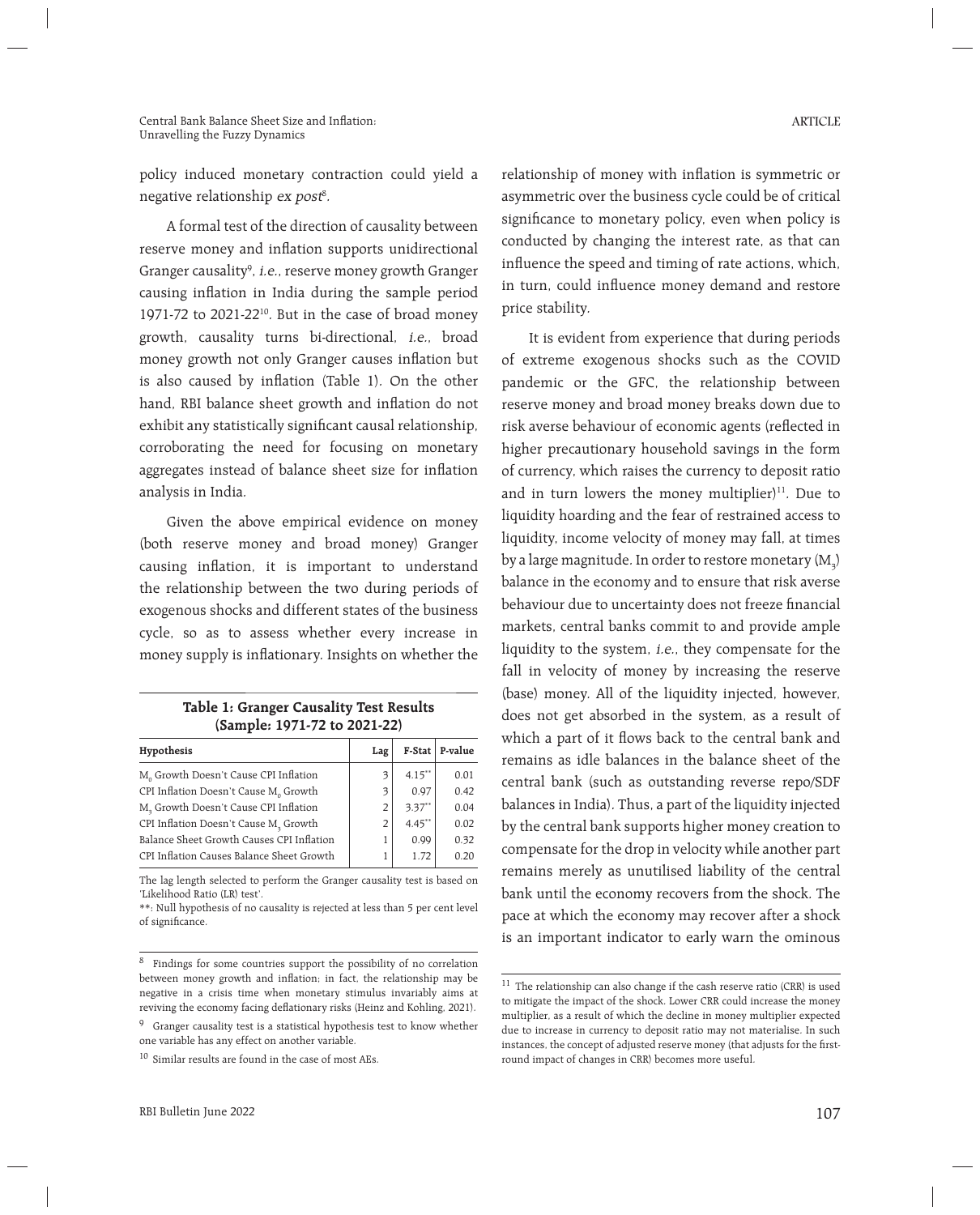risks to inflation. Thus, while money growth in the event of an exogenous adverse shock may have to be higher than any non-inflationary norm for normal times, as the shock dissipates money growth must normalise to ward off risks to inflation.

In India, reflecting the preference of economic agents to hoard liquidity in a crisis and also limited opportunities to spend after the pandemic, the transaction velocity of money (i.e, nominal GDP divided by  $\text{M}_\text{\tiny{3}}$  money stock) declined sharply after COVID from 1.3 in 2019-20 to 1.1 in 2020-21 and 2021- 22 (Chart 6a). The money multiplier (*i.e.*,  $M<sub>3</sub>$  divided by base money) also declined from 5.57 in 2019-20 to 5.48 in 2020-21 and further to 5.20 in 2021-2212, as the currency to deposit ratio rose from 0.16 to 0.17 and further to 0.18 during the corresponding period (which is equivalent to about 200 bps increase in CRR in terms of impact on money multiplier) (Chart 6b)<sup>13</sup>. Higher growth in reserve money (18.8 per cent in 2020-21) and money supply (12.2 per cent) during this period needs to be assessed keeping in view the changes in velocity and money multiplier. A similar pattern was also observed in the aftermath of the GFC when velocity fell. Thus, in crisis situations money growth may have to be somewhat higher to compensate for the decline in velocity, and to meet the requirement of money demand associated with the same level of nominal GDP in the economy. Only when money growth is not contained even after velocity returns to normal levels after a crisis that excess money injection can be inflationary. Moreover, when velocity normalises (*i.e.*, rises after a fall), a lower order of  $M$ <sub>3</sub> growth may coexist with higher growth in nominal GDP, unlike the perceived proportional relationship between  $M<sub>3</sub>$ growth and growth in nominal GDP, which holds only in normal times when velocity may exhibit reasonable stability.



<sup>&</sup>lt;sup>12</sup> Money multiplier =(1+c)/(c+r), and hence it is inversely related to both currency to deposit ratio (c) and reserves to deposit ratio (r), which include cash reserve ratio or required reserves plus excess reserves.

<sup>&</sup>lt;sup>13</sup> The money multiplier in the US fell from around 12 to below 10 during the GFC; during COVID it fell again from 6 to below 4. The velocity of broad money declined from 1.5 in 2000 to 1.0 before COVID and further to about 0.8 post-COVID. Precautionary savings, private sector deleveraging, and a generalised decline in inflation globally pre-pandemic are some of the factors that may explain these shifts (Heinz and Kohling, 2021).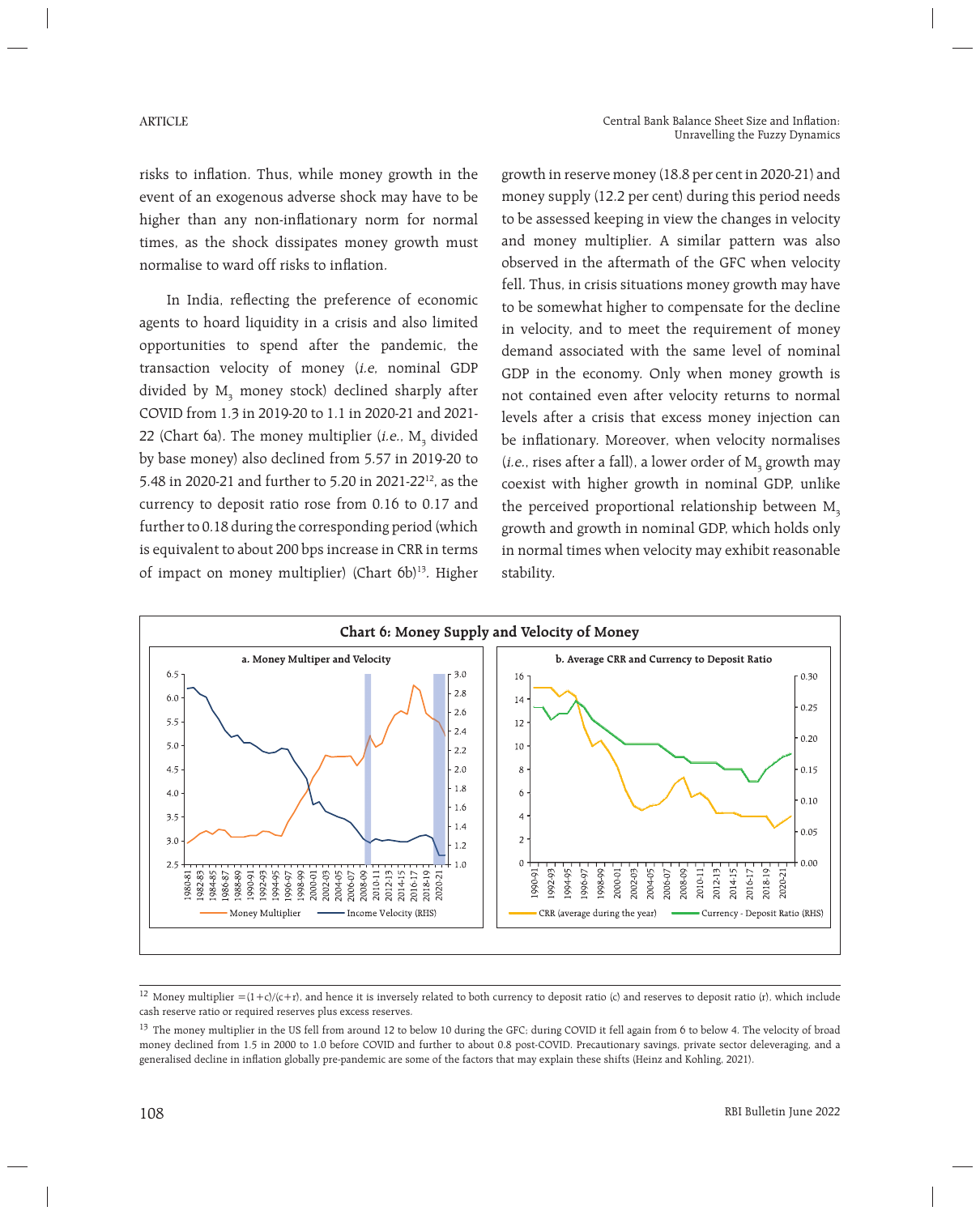#### **Section IV: Exploring the Fuzzy Dynamics**

 Recent empirical research covering the impact of balance sheet policies on inflation highlights that: (a) the association between money growth and inflation is modest, unless initial conditions - high level of inflation, large fiscal deficit and weak central bank independence – are adverse, causing a disproportionate increase in inflation with expansion in money supply, and (b) announcements of unconventional monetary policies (UMPs) that cause monetary expansion may not always increase inflation expectations, particularly when such policies are used in response to an exceptional shock like the COVID pandemic (Agur et al., 2022).

 For an assessment of excess primary money as a cause of inflation, it is important to recognise that both exogenous and endogenous views may be at work at the same time. When adverse food and fuel shocks raise inflation temporarily, monetary policy may accommodate such inflation, particularly the first-round impact, making the causality run from inflation to money supply $14$ . On the other hand, when a central bank increases surplus liquidity in the system in sync with an accommodative monetary policy stance, the causality is reversed and expected to run from exogenous money to economic growth (or growth in nominal GDP, which would comprise the impact of policy stimulus on both real GDP and inflation). Different channels of monetary policy – lower term premium, depreciated exchange rate, higher asset prices – may still allow the exogenous money channel to work. Thus, when both exogenous and endogenous dynamics are at play, the impact of excess money supply on inflation could be largely viewed as an empirical country-specific and contextspecific issue.

 In view of the complex interactions between central bank liquidity measures, money creation process and inflation dynamics during periods of exogenous shocks, it is important to examine the nature of the relationship from an empirical perspective. Anecdotal evidence suggests that the inflationary impact of crisis-time liquidity/money may be contingent on the nature of credit growth in the economy (which is the main medium for absorption of surplus liquidity in the system), i.e., whether it is weak due to prevailing slack in the economy or grows at above-trend pace to stimulate recovery and thereby close the output-gap. In India, in the post-COVID period, actual credit growth has been around its declining long-term trend (Chart 7a) and capacity utilisation rate has also hovered below its long-term average (Chart 7b) suggesting the continuing presence of slack in the economy. Against this backdrop, the possible presence of asymmetric impact of money growth on inflation is examined below.

 We examine the causal impact of money supply on CPI inflation using a standard vector autoregression (VAR) model with a vector of three endogenous variables  $Y_t = [\pi_t, \Delta y_t, \Delta m_t]$ ' covering data for the period 1996:Q2 to 2022:Q1. Here,  $\pi_t$  represents CPI inflation (year-on-year),  $\Delta y_t$  refers to real GDP growth (year-on-year) and  $\Delta m_t$  is money supply growth (yearon-year). The VAR is estimated with an interactive dummy which takes the value of one for positive output gap (expansion) and zero for others (contraction/no change), and by interacting the dummy variable with money supply growth. The parameters of VAR models are estimated by using Bayesian methods with Jeffrey's

<sup>14</sup> Surplus liquidity in excess of 1.52 per cent of net demand and time liabilities (NDTL) is estimated to be inflationary in India (RBI, 2022). This empirical support for exogenous money view essentially reflects the consequence of accommodation of supply shock induced inflation, and the corresponding automatic increase in demand for money. Excess liquidity can also stimulate aggregate demand by lowering interest rate, but in the presence of economic slack it may not stoke inflation. The state of the business cycle, thus, is critical to assess the risks from exogenous excess money to inflation. In conditions when slack in the real economy coexists with high inflation caused by supply shocks, as has been the case post-COVID, however, both exogenous and endogenous channels may influence inflation dynamics, with the former suggesting higher inflation through monetary accommodation of supply shocks and the latter suggesting little risks to inflation due to economic slack that should keep the money growth (or money demand) contained.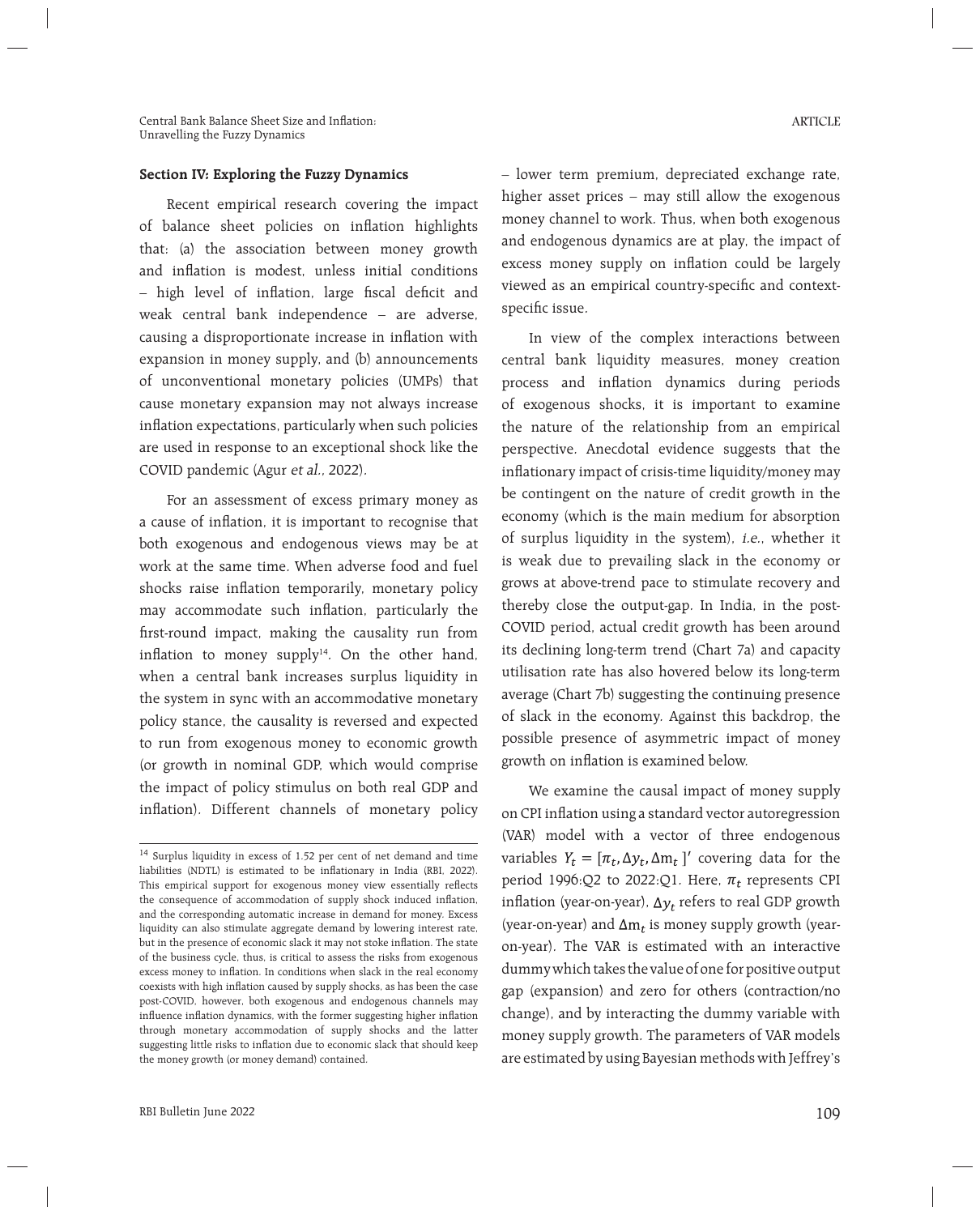ARTICLE



(uninformative) priors. The posterior distributions of the parameters are obtained through a Gibbs sampler algorithm. The responses to money supply shock are identified through a recursive identification scheme based on 50000 draws. The impulse responses from Bayesian VAR models (the median values) suggest that both GDP growth and inflation rise in response to higher money supply, measured in terms of either  $\text{M}_\text{3}$  or  $\text{M}_\text{0}$ , when full sample data are used but without the interactive dummy (Charts 8 and 9; first column).

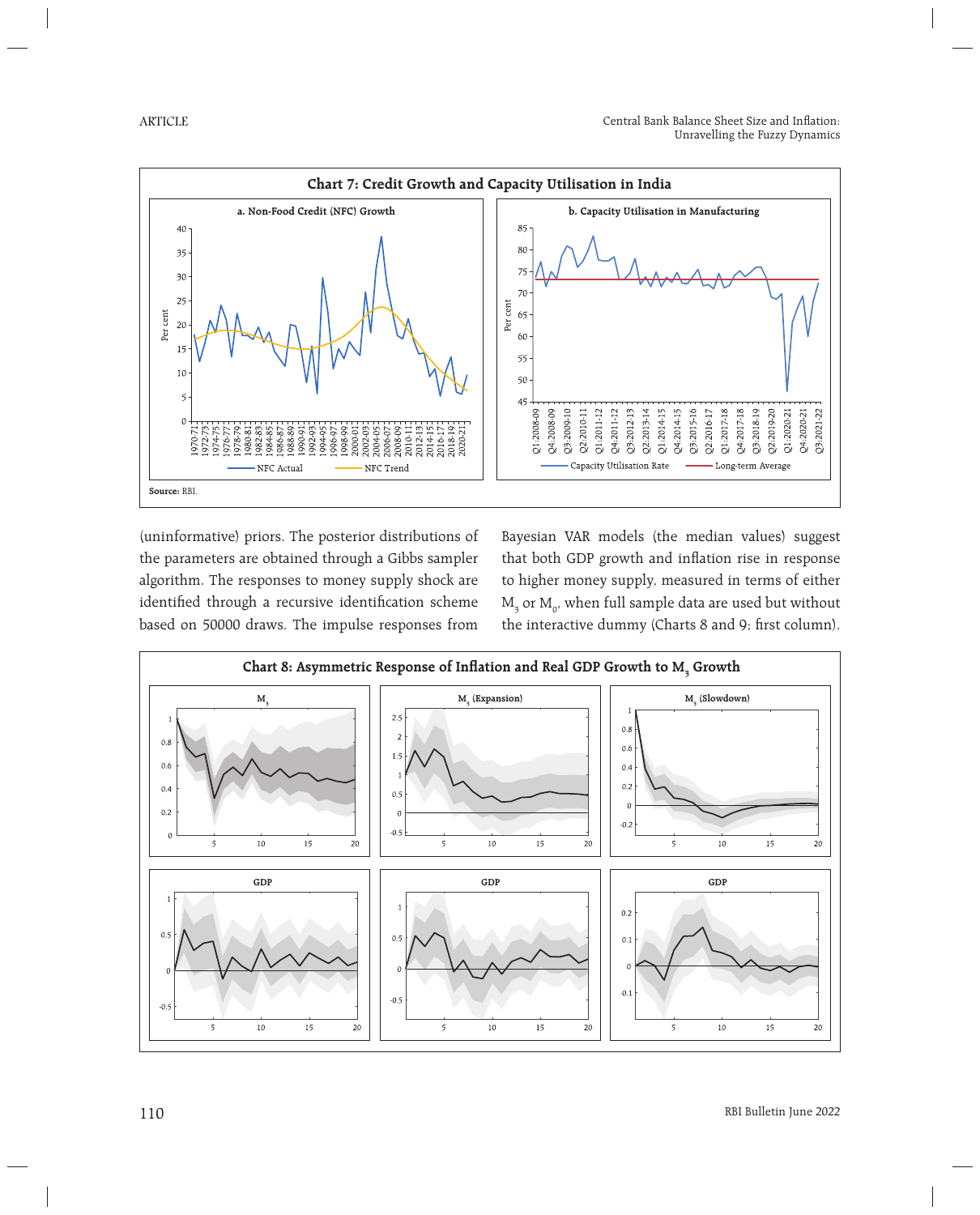

When the state of the business cycle is incorporated through the interactive dummy, it is found that the impact of an increase in money supply on inflation is positive and statistically significant during periods of



**Note:** The black line represents the median impulse responses of the variables to a one percentage point rise in  $\mathbf{M}_\mathrm{o}$  growth. Dark gray area represents 90 per cent credible band. **Source:** Authors' estimation.

ARTICLE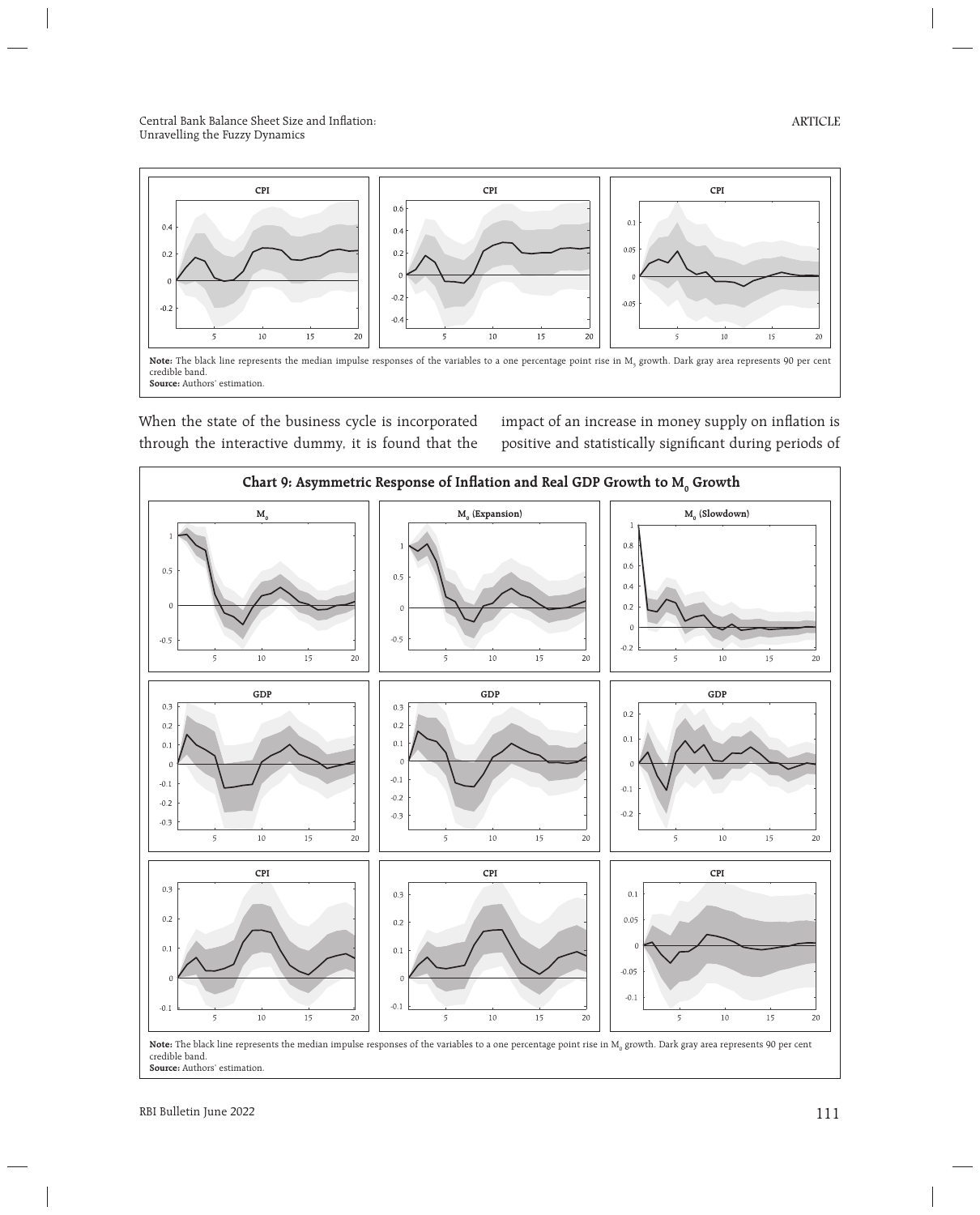economic expansion while the impact is statistically weak during periods of economic slowdown or when the output-gap is negative. Additionally, the impact of money supply on inflation is persistently higher and positive for a long period when there is no slack in the economy. These results suggest that money supply expansion during periods of economic slack may not be inflationary, but once the economy recovers to the steady state position, curbing excess growth in money may be necessary to secure price stability.

#### **V. Conclusion**

 In India, the size of the RBI's balance sheet does not exhibit any statistically significant causal relationship with CPI inflation. The reserve money or primary money created by the RBI constitutes only a part of the balance sheet size, which multiplies through the banking system to determine the stock of broad money (or  $M_3$ ) in the system at any point in time. Empirically it is found that both reserve money and broad money exhibit statistically significant causal influence on inflation, highlighting their continuing utility as reference indicators to early warn risks to the inflation outlook in India, notwithstanding the progressive de-emphasis of monetary aggregates in the conduct of monetary policy across the world in view of the established edge of interest rate as the more effective policy instrument. While the endogenous money view – i.e., it is the demand for money that decides the supply of money in a monetary policy regime where policy is conducted by changing the interest rate – holds sway, the exogenous money view may be still relevant, particularly when excess exogenous money created by a central bank allows accommodation of supply shock induced inflation and/or a stimulus-led revival in demand. It is important therefore to assess money growth: (a) by taking into account occasional large exogenous shocks that could significantly

alter the values of velocity of money and money multiplier; and (b) by recognising the asymmetric impact of money growth on inflation during periods of economic slowdown and periods of expansion. In India, notable declines in income velocity of money and the money multiplier in the post-COVID period warranted higher growth in both reserve money and broad money to meet the transaction financing needs of the economy, which need not be construed as inflationary, unless empirically established. Empirical results suggest that money growth does not pose risks to inflation in the presence of economic slack. When the economy is in an expansionary phase, however, an increase in money supply can cause higher inflation. These findings indicate that money growth during the COVID period was not a primary source of inflation, but as the economy recovers to its trend level and velocity of money normalises, curbing excess money growth timely can help secure the goal of price stability.

### **References**

Agur, I., Capelle, D., Dell'Ariccia, G., & Sandri, D. (2022). Monetary Finance Do Not Touch, or Handle with Care?. IMF Research Department Paper, January.

Carpenter, S., and Demiralp, S. (2010). Money, Reserves, and the Transmission of Monetary Policy: Does the Money Multiplier Exist?. Finance and Economics Discussion Series, Federal Reserve Board, Washington DC, 2010-14.

Cadamuro, L., and Papadia, F. (2021). Does money growth tell us anything about Inflation? Bruegel-Working Papers, NA-NA.

Friedman, M. (1970). Counter-Revolution in Monetary Theory. Wincott Memorial Lecture, Institute of Economic Affairs, Occasional Paper 33.

Heinz, Gerit. and Köhling, Stefan. (2021). Inflation and the Money Multiplier. CIO Special, October 14.